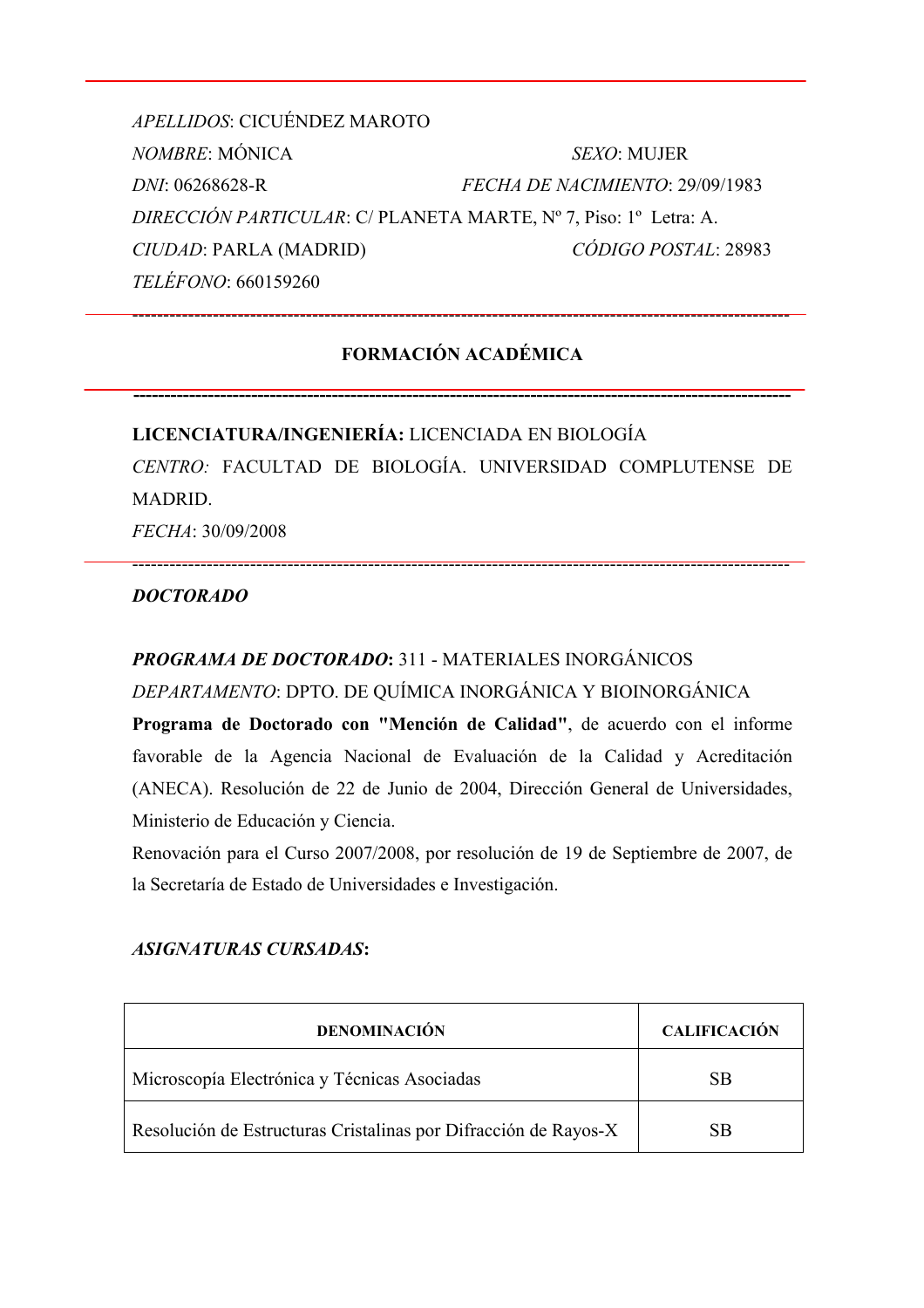| Biomateriales           | SB        |
|-------------------------|-----------|
| Nanomateriales          | <b>SB</b> |
| Estructura de Proteínas | SB        |

*TRABAJO DE INVESTIGACIÓN TUTELADO:* Diploma de Estudios Avanzados (DEA) en MATERIALES INORGÁNICOS.

*TÍTULO:* Nuevas biocerámicas *nanocomposites*: bioactividad, biocompatibilidad y actividad antimicrobiana.

*CALIFICACIÓN:* SOBRESALIENTE (APTO), con fecha 28/06/2011.

## *TESIS DOCTORAL*

*TÍTULO:* UNA NUEVA BIOCERÁMICA *NANOCOMPOSITE* PARA REGENERACIÓN TISULAR ÓSEA

----------------------------------------------------------------------------------------------------------

*CALIFICACIÓN***:** SOBRESALIENTE (APTO) *CUM LAUDE* por Unanimidad. Mención Doctor Europeo.

*FECHA DE LECTURA:* 23 de Abril de 2014

# *DIRECTOR(ES) DE TESIS:*

Dra. Isabel Izquierdo Barba (Dpto. de Química Inorgánica y Bioinorgánica. Facultad de Farmacia. UCM)

Prof. Mª. Teresa Portolés Pérez (Dpto. de Bioquímica y Biología Molecular I. Facultad de Ciencias Químicas. UCM)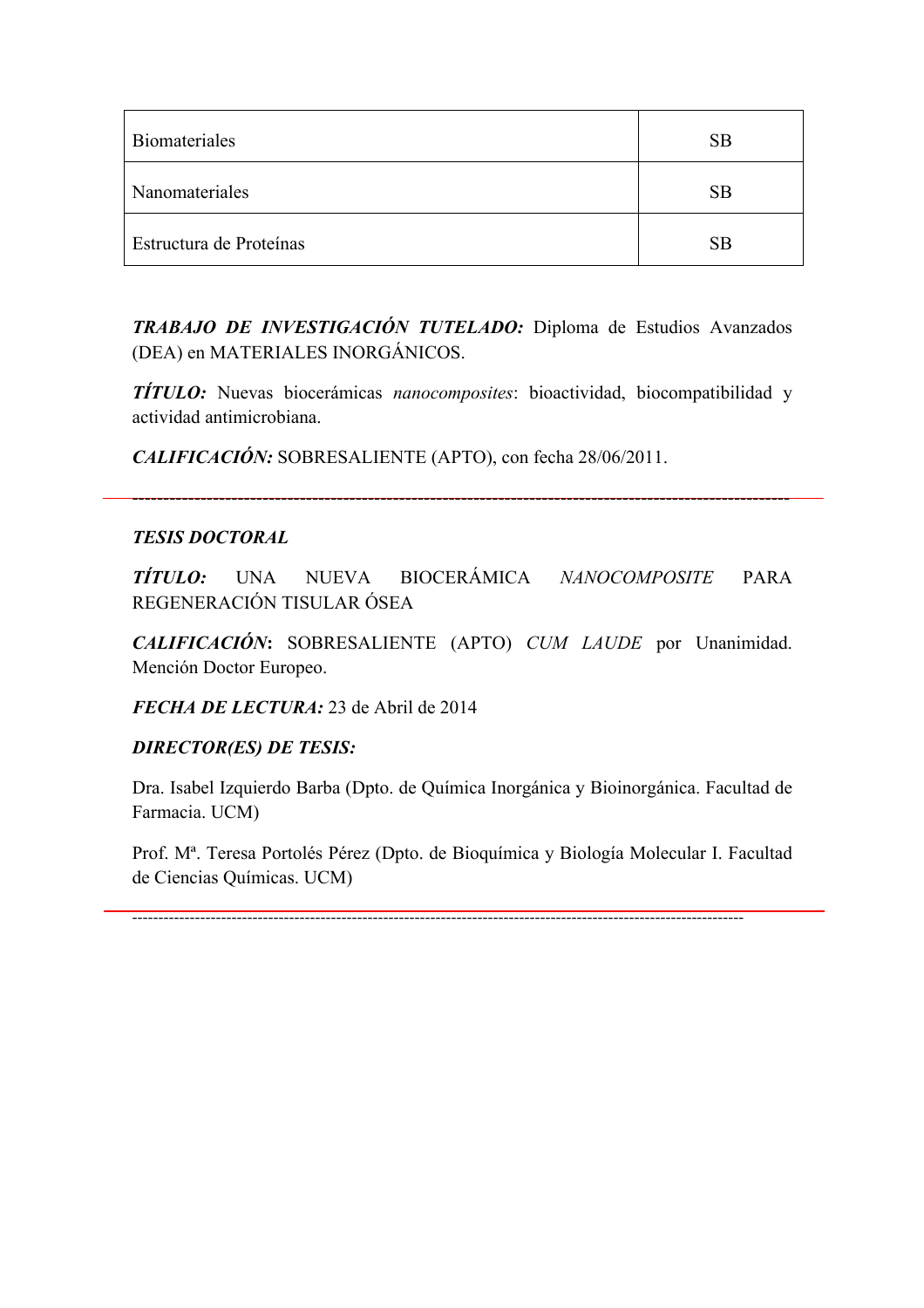#### **PUBLICACIONES EN REVISTAS**

**IMPORTANTE: Es obligatorio indicar el área o categoría donde esté ubicada la revista por la que desea ser valorado y el índice de impacto de la misma según el Journal Citation Reports (JCR) del año en el que se realizó la publicación o en caso de no haber sido publicados los índices de dicho año, el correspondiente al año anterior**

---------------------------------------------------------------------------------------------------------------------

*AUTORES (p.o. de firma):* A. García, **M. Cicuéndez**, I. Izquierdo-Barba, D. Arcos, M. Vallet-Regí.

*TITULO:* Essential role of calcium phosphate heterogeneities in 2D-hexagonal and 3Dcubic  $SiO_2$ -CaO-P<sub>2</sub>O<sub>5</sub> mesoporous bioactive glasses

*REF. REVISTA Indicar volumen, páginas inicial y final (año).: Chemistry of Materials* **2009**, 21, 5474-5484.

*ÍNDICE DE IMPACTO:* IF: 5.368 (JCR 2009)

*ÁREA O CATEGORÍA DEL JCR: Materials science multidisciplinary: 14/214. Cites 30.* 

----------------------------------------------------------------------------------------------------------

*AUTORES (p.o. de firma):* S. Sánchez-Salcedo, M. Vila, I. Izquierdo-Barba, **M. Cicuéndez**, M. Vallet-Regí.

*TITULO:* Biopolymer-coated hydroxyapatite foams: A new antidote for heavy metal intoxication.

*REF. REVISTA: Journal of Materials Chemistry 2010, 20, 6956–6961.* 

*ÍNDICE DE IMPACTO:* IF: 5.101 (JCR 2010)

*ÁREA O CATEGORÍA DEL JCR: Materials science multidisciplinary: 16/225. Cites 12.*

*Front Cover*: Volume 20/ Number 33/ 7 September 2010/ Pages 6817-7044.

--------------------------------------------------------------------------------------------------------------------

*AUTORES (p.o. de firma):* M. Vila, S. Sánchez-Salcedo, **M. Cicuéndez**, I. Izquierdo-Barba, M. Vallet-Regí.

*TITULO:* Novel biopolymer-coated hydroxyapatite foams for removing heavy-metals from polluted water

*REF. REVISTA: Journal of Hazardous Materials* **2011**, 192, 71–77*. ÍNDICE DE IMPACTO:* IF: 4.173 (JCR 2011) *ÁREA O CATEGORÍA DEL JCR: Engineering, Civil: 1/118. Cites 12.*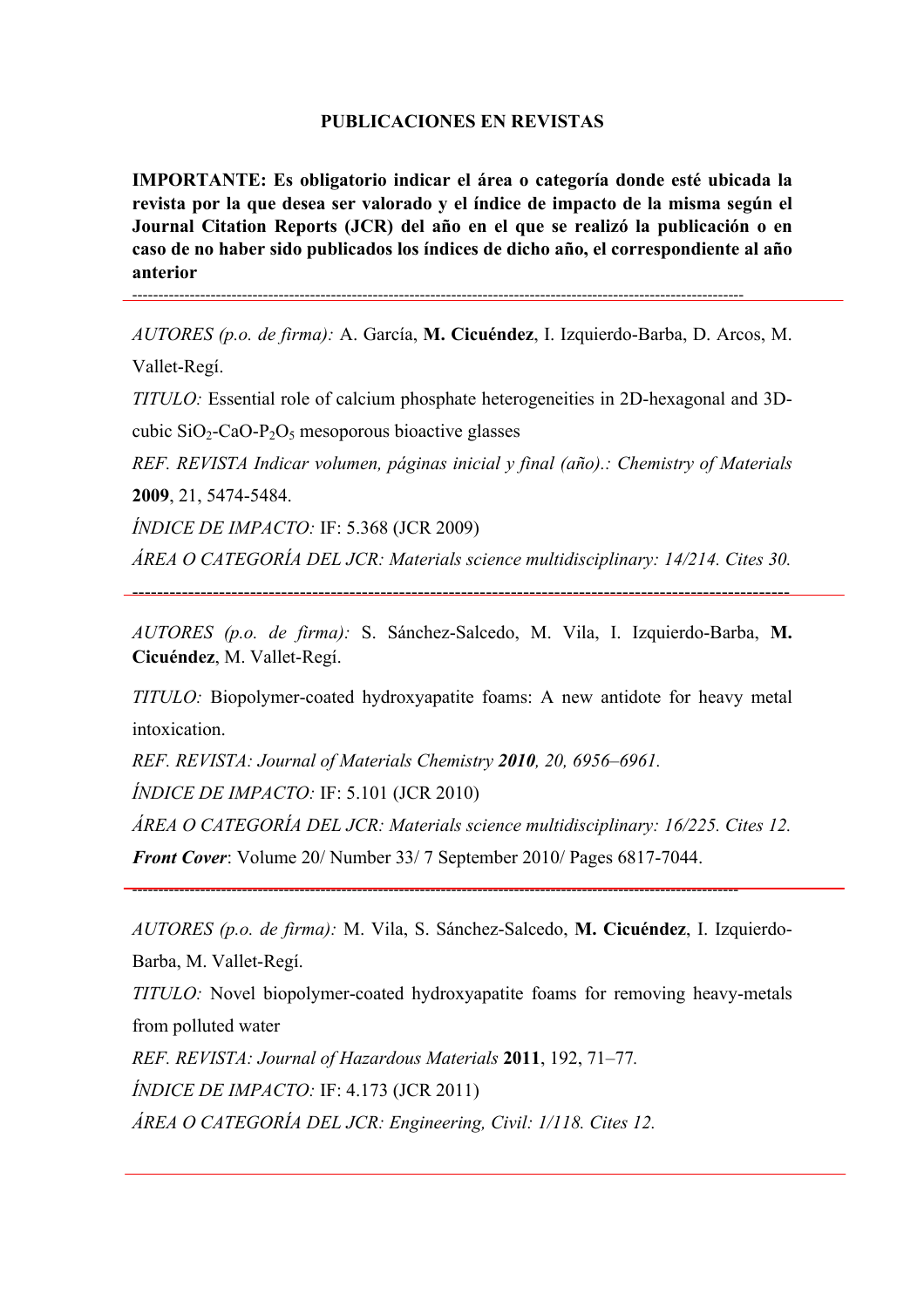*AUTORES (p.o. de firma):* **M. Cicuéndez**, I. Izquierdo-Barba, M. Vila, S. Sánchez-Salcedo, M. Vallet-Regí.

*TITULO:* Biological performance of hydroxyapatite-biopolymer foams: *in vitro* cell response.

*REF. REVISTA: Acta Biomaterialia* **2012**, 8, 802-810.

*ÍNDICE DE IMPACTO:* IF: 5.093 (JCR 2012)

*ÁREA O CATEGORÍA DEL JCR: Materials science Biomaterials*: 2/27. Cites 11.

*AUTORES (p.o. de firma):* **M. Cicuéndez**, Mª T. Portolés, I. Izquierdo-Barba, M. Vallet-Regí.

----------------------------------------------------------------------------------------------------------

*TITULO:* New nanocomposite system with nanocrystalline apatite embedded into mesoporous bioactive glass

*REF. REVISTA: Chemistry of Materials* **2012**, 24, 1100–1106.

*ÍNDICE DE IMPACTO:* IF: 8.238 (JCR 2012)

*ÁREA O CATEGORÍA DEL JCR: Materials science multidisciplinary*: 13/241. Cites 11.

----------------------------------------------------------------------------------------------------------

*AUTORES (p.o. de firma):* **M Cicuéndez**, I. Izquierdo-Barba, Mª T. Portolés, M.

Vallet-Regí.

*TITULO:* Biocompatibility and levofloxacin delivery of mesoporous materials.

*REF. REVISTA: European Journal of Pharmaceutics and Biopharmaceutics* **2013**, 84, 115-124.

*ÍNDICE DE IMPACTO:* IF: 3.826 (JCR 2012)

*ÁREA O CATEGORÍA DEL JCR: Pharmacology and Pharmacy*: 49/261. Cites 5.

*AUTORES (p.o. de firma):* M. Vila, **M. Cicuéndez**, J. Sánchez-Marcos, V. Fal-Miyar,

----------------------------------------------------------------------------------------------------------

M. Manzano, C. Prieto, M. Vallet-Regí.

*TITULO:* Electrical stimuli to increase cell proliferation on carbon nanotubes/mesoporous silica composites for drug delivery

----------------------------------------------------------------------------------------------------------

*REF. REVISTA: Journal of Biomedical Materials Research (A)* **2013**, 101, 213-221. *ÍNDICE DE IMPACTO:* IF: 2.834 (JCR 2012)

*ÁREA O CATEGORÍA DEL JCR: Materials science Biomaterials*: 8/27. Cites 4.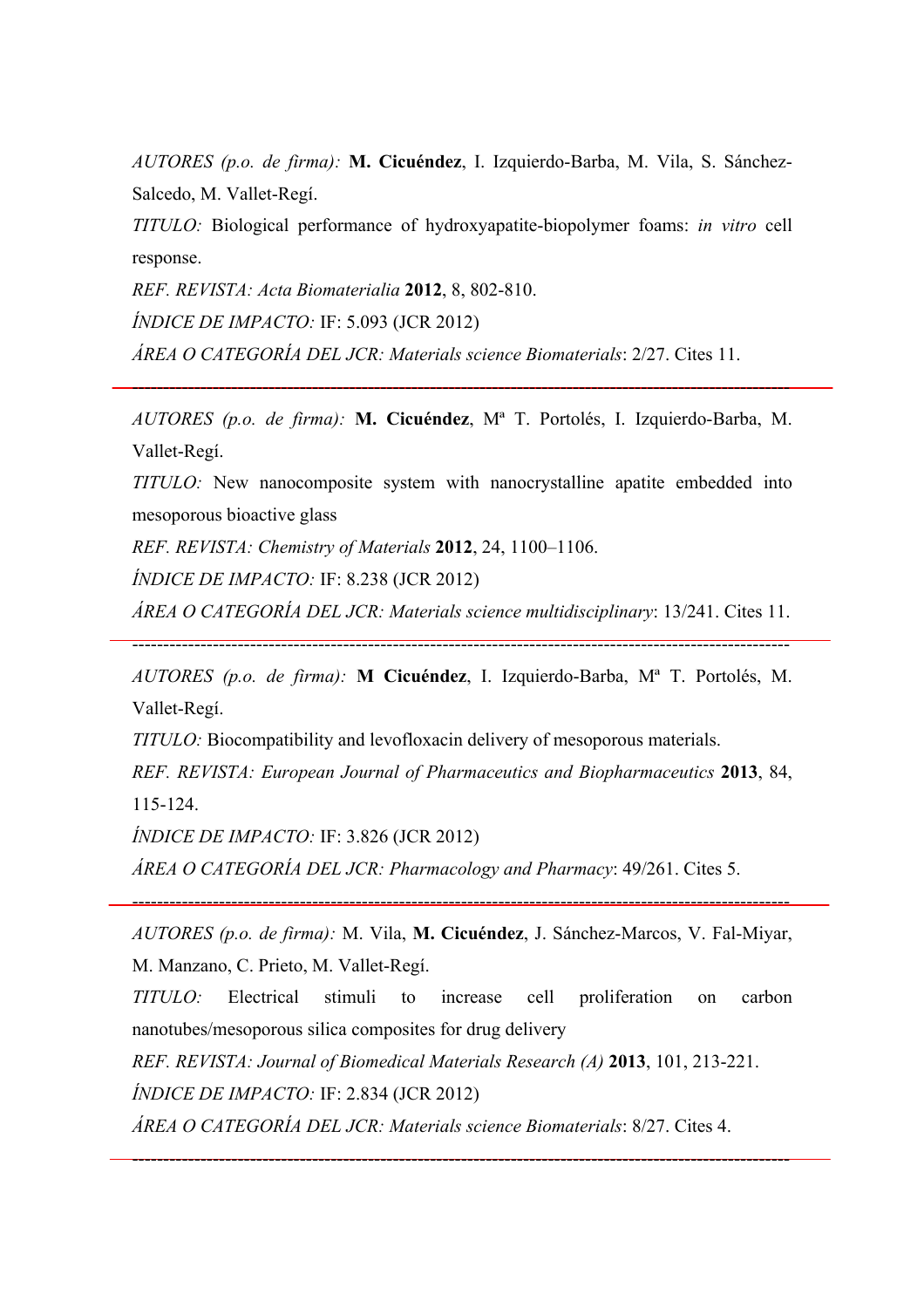*AUTORES (p.o. de firma):* **M. Cicuéndez**, M. Malmsten, J.C. Doadrio, Mª T. Portolés, I. Izquierdo-Barba, M. Vallet-Regí.

*TITULO:* Tailoring hierarchical meso-macroporous 3D scaffolds: from nano to macro *REF. REVISTA: Journal of Materials Chemistry B* **2014**, 2, 49-58.

*ÍNDICE DE IMPACTO:* IF: 6.101 (JCR 2012; Journal of Materials Chemistry was published between 1991 and 2012. From issue 1, 2013, it was replaced by three new journals: Journal of Materials Chemistry A, B and C)

*ÁREA O CATEGORÍA DEL JCR: Materials science multidisciplinary*: 20/241. Cites 4. *Front Cover*: Volume 2/ Number 1/ 7 January 2014/ Pages 1-140.

*AUTORES (p.o. de firma):* **M. Cicuéndez**, P. Portolés, M. Montes-Casado, I. Izquierdo-Barba, M. Vallet-Regí, M.T. Portolés.

----------------------------------------------------------------------------------------------------------

*TITULO:* Effects of 3D nanocomposite bioceramic scaffolds on the immune response *REF. REVISTA: Journal of Materials Chemistry B* **2014**, 2, 3469-3479.

*ÍNDICE DE IMPACTO: IF: 6.101 (JCR 2012; Journal of Materials Chemistry was* published between 1991 and 2012. From issue 1, 2013, it was replaced by three new journals: Journal of Materials Chemistry A, B and C)

*ÁREA O CATEGORÍA DEL JCR: Materials science multidisciplinary*: 20/241. Cites 1.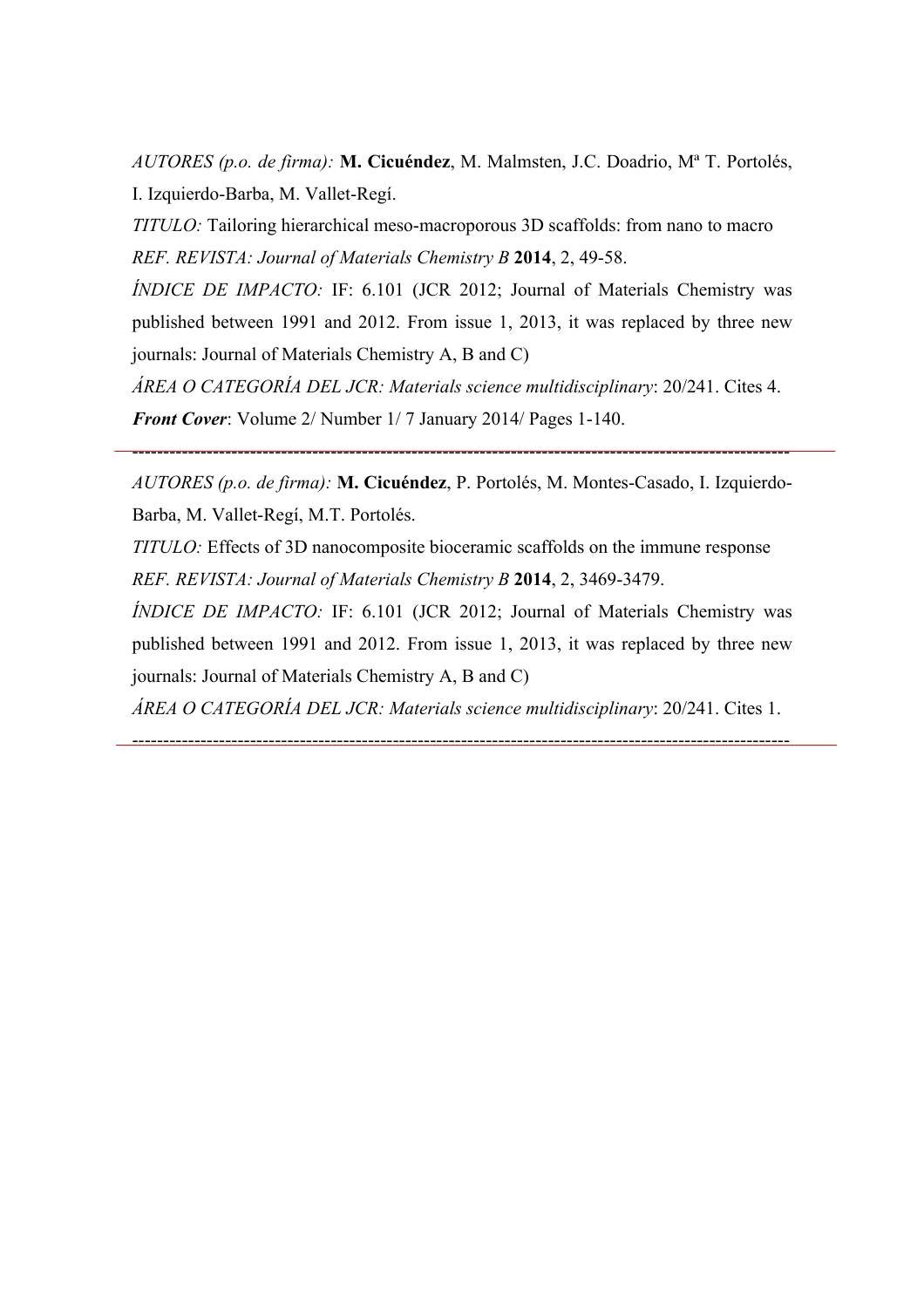#### **CONGRESOS**

**----------------------------------------------------------------------------------------------------------**

*AUTORES:* I. Izquierdo-Barba, M. Vila, S. Sánchez-Salcedo, **M. Cicuéndez**, and M. Vallet-Regí.

*TITULO:* Macroporous foam-like hydroxyapatite for bone regeneration

*TIPO DE PARTICIPACIÓN:* **Poster**

*CONGRESO:* 22nd European Conference on Biomaterials. The annual conference of the European Society for Biomaterials.

*PUBLICACIÓN: P298-183*

*LUGAR DE CELEBRACIÓN:* Lausanne, Switzerland, September 7-11

*AÑO:* **2009**

----------------------------------------------------------------------------------------------------------

*AUTORES:* **M. Cicuéndez,** S. Sánchez-Salcedo, M. Vila, I. Izquierdo-Barba, and M. Vallet-Regí.

*TITULO:* Bioactivity and biocompatibility of hierarchical porous hydroxyapatite thin films

*TIPO DE PARTICIPACIÓN:* **Poster**

*CONGRESO:* 22nd European Conference on Biomaterials. The annual conference of the European Society for Biomaterials.

*PUBLICACIÓN: P560-908*

*LUGAR DE CELEBRACIÓN:* Lausanne, Switzerland, September 7-11

*AÑO:* **2009**

*AUTORES:* **M. Cicuéndez,** S. Sánchez-Salcedo, I. Izquierdo-Barba, M. Vila, and M. Vallet-Regí.

**----------------------------------------------------------------------------------------------------------**

*TITULO:* Novel hydroxyapatite 3D macroporous scaffolds: *In vitro* degradability test and cell-response

*TIPO DE PARTICIPACIÓN:* **Poster**

*CONGRESO:* 24th European Conference on Biomaterials. The annual conference of the European Society for Biomaterials.

*LUGAR DE CELEBRACIÓN: Dublin, Ireland, 4<sup>th</sup>-8<sup>th</sup> September.* 

*AÑO:* **2011**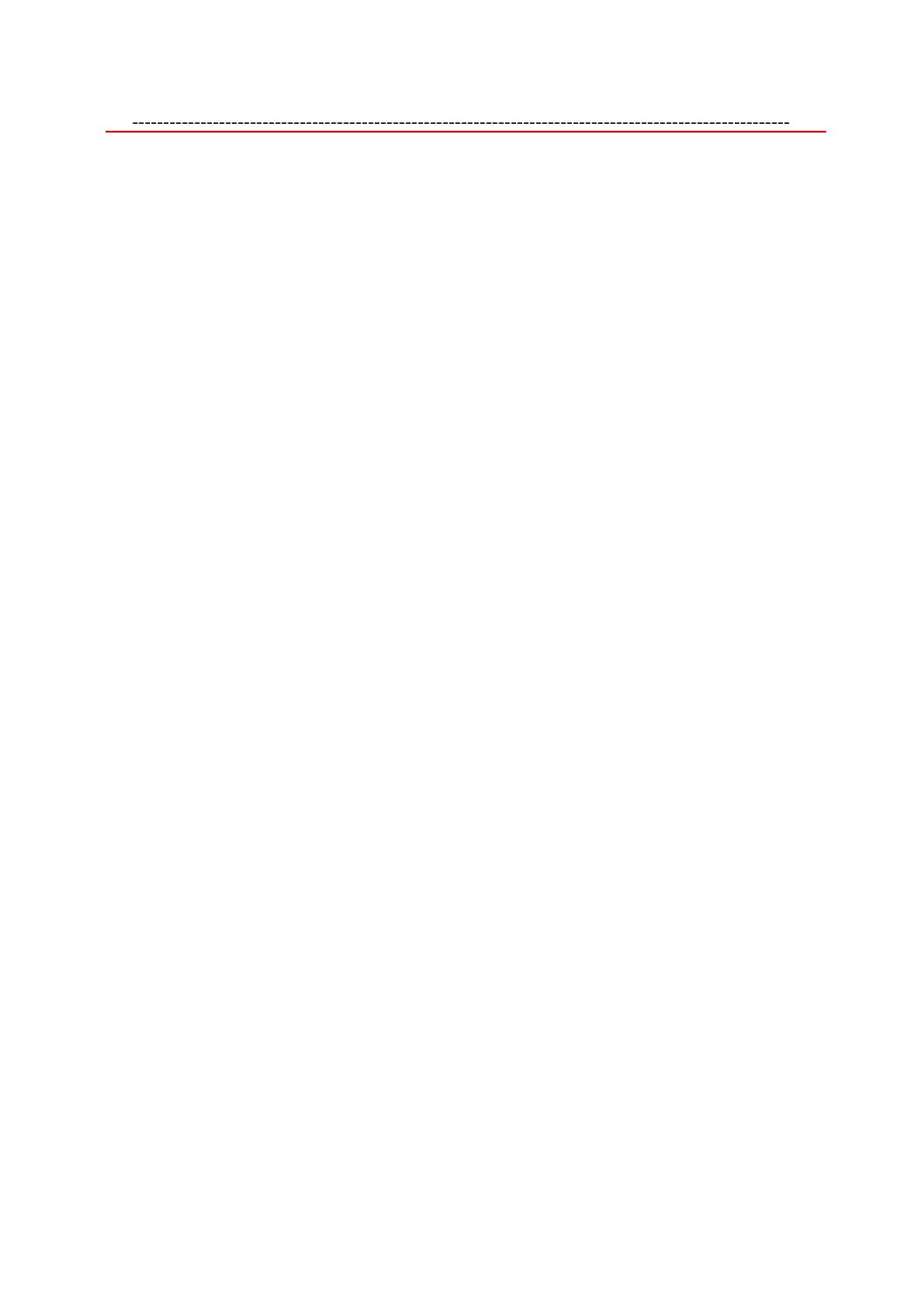*AUTORES:* I. Izquierdo-Barba, **M. Cicuéndez**, M. T. Portolés, and M. Vallet-Regí. *TITULO:* Synthesis hydroxyapatite-mesoporous bioactive glass nanocomposite with enhanced biocompatibility *TIPO DE PARTICIPACIÓN:* **Poster** *CONGRESO:* XVII International Sol-Gel Conference. Sol-Gel 2013 *PUBLICACIÓN: P-A-22 LUGAR DE CELEBRACIÓN:* August 25-30, Madrid, Spain *AÑO:* **2013** ----------------------------------------------------------------------------------------------------------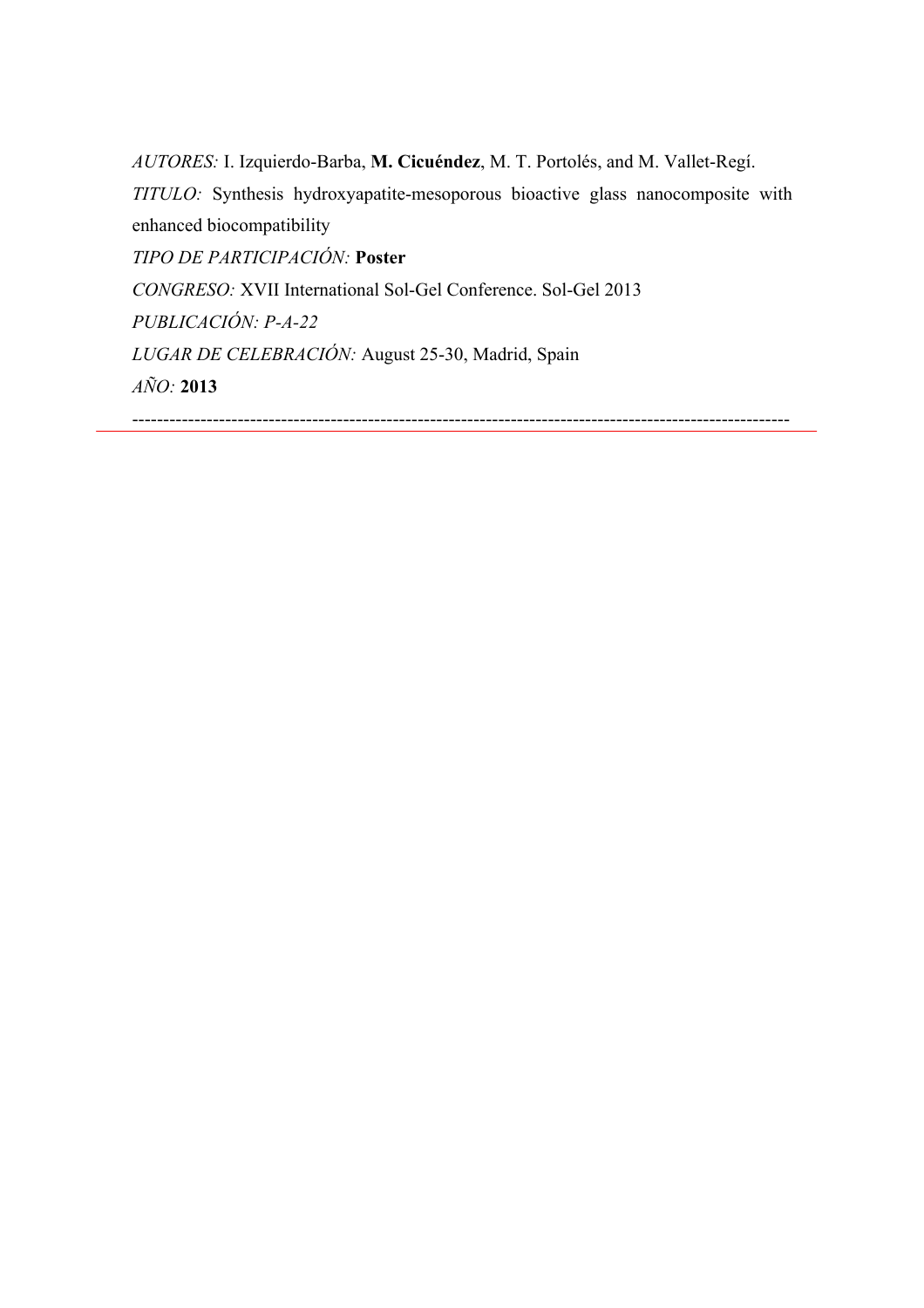### **PATENTES Y MODELOS DE UTILIDAD**

----------------------------------------------------------------------------------------------------------

*INVENTORES (p.o. de firma):* María Vallet-Regí, Mercedes Vila Juárez, Sandra Sánchez Salcedo, **Mónica Cicuéndez**, Isabel Izquierdo Barba.

*TITULO:* Espumas cerámico/poliméricas y su uso en la captura e inmovilización de iones tóxicos de metales pesados

*Nº DE SOLICITUD:* P201000265

*PAÍS DE PRIORIDAD:* España

*FECHA DE PRIORIDAD:* 04/03/2010

*ENTIDAD TITULAR:* Universidad Complutense de Madrid

*Nº DE PATENTE:* **ES2364911-A1** publicada con fecha 16 de Septiembre de 2011 *PAISES A LOS QUE SE HA EXTENDIDO:* España y El Salvador (Latinoamérica) *EMPRESA/S QUE LA ESTA/N EXPLOTANDO:*

- **Proyecto AECID** (**AP/042845/11**) para la "Optimización y consolidación de nuevos materiales de bajo coste aplicables en la depuración de aguas contaminadas por metales pesados en cantón sitio del niño".

- Empresa Administración Nacional de Acueductos y Alcantarillados (**ANDA**), El Salvador.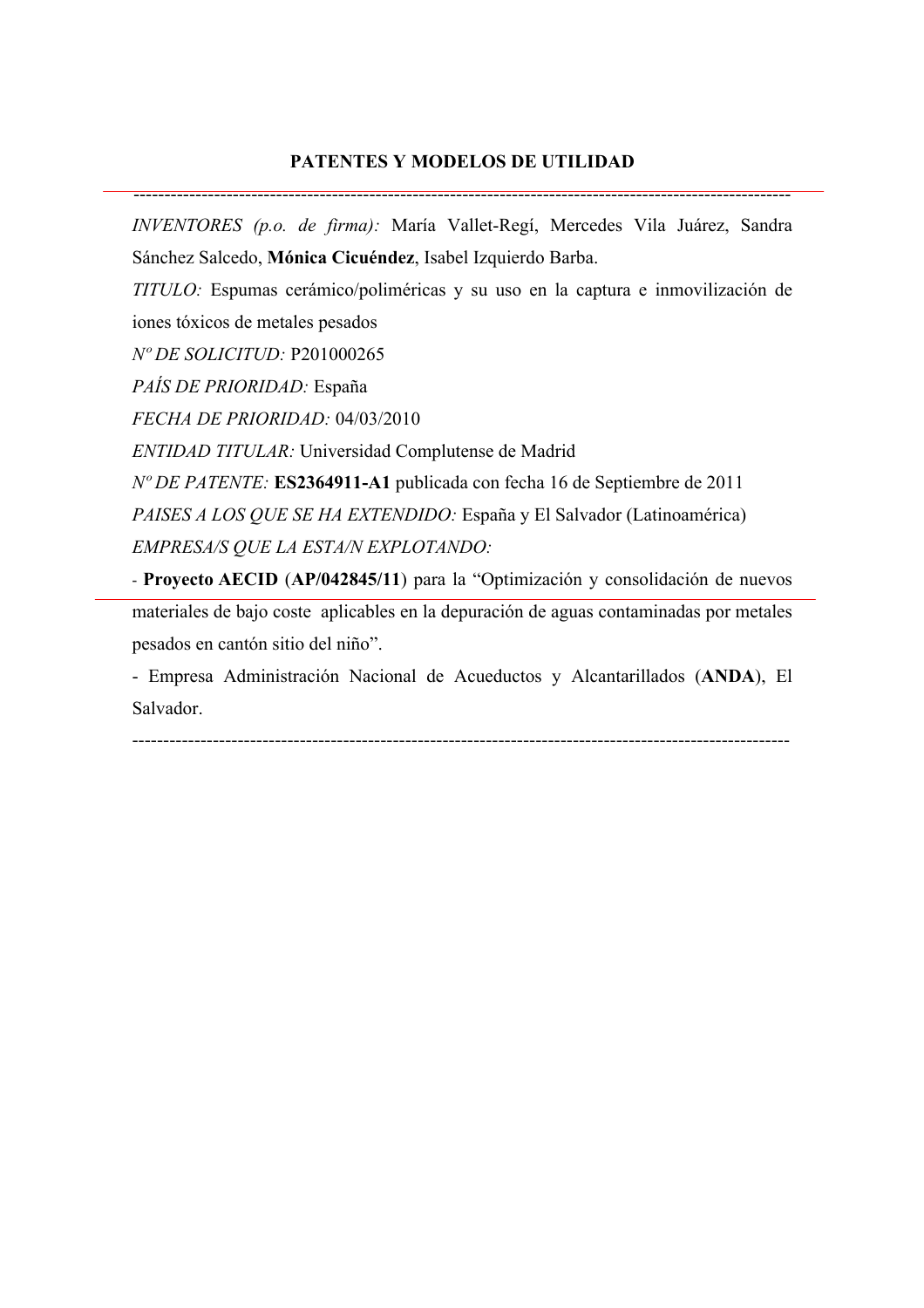*TIPO DE BECA:* Beca de Colaboración para la Iniciación a la Investigación CIBER-BBN

*ORGANISMO DE CONCESIÓN DE LA BECA:* Centro de Investigación Biomédica en Red. Bioingeniería, Biomateriales y Nanomedicina (CIBER-BBN), Consorcio Público promovido y financiado por el Instituto de Salud Carlos III. CIF: G-84884477

*FECHA DE CONCESIÓN:* 1 de Octubre de 2008

*FECHA DE FINALIZACIÓN:* 30 de Septiembre de 2009

*DURACIÓN:* 1 año

*TIPO DE BECA:* Subprograma de Formación de Personal Investigador (Ayudas FPI). Referencia de la ayuda: BES-2009-024559 asociada al proyecto de investigación MAT2008-00736.

----------------------------------------------------------------------------------------------------------

*ORGANISMO DE CONCESIÓN DE LA BECA:* Ministerio de Ciencia e Innovación. Secretaría de Estado de Investigación. Dirección General de Investigación y Gestión del Plan Nacional de I+D+i

*FECHA DE CONCESIÓN:* 1 de Octubre de 2009

*FECHA DE FINALIZACIÓN:* 30 de Septiembre de 2013

*DURACIÓN:* 4 años

----------------------------------------------------------------------------------------------------------

*TIPO DE BECA:* Estancia Breve en el Extranjero. Subprograma de Ayudas FPI. Referencia: EEBB-I-12-05344.

*ORGANISMO DE CONCESIÓN DE LA BECA:* Ministerio de Economía y Competitividad. Convocatoria 2012.

*FECHA DE CONCESIÓN:* 30 de Marzo de 2012

*FECHA DE FINALIZACIÓN:* 31 de Julio de 2012

*DURACIÓN:* 4 meses y 1 día*.*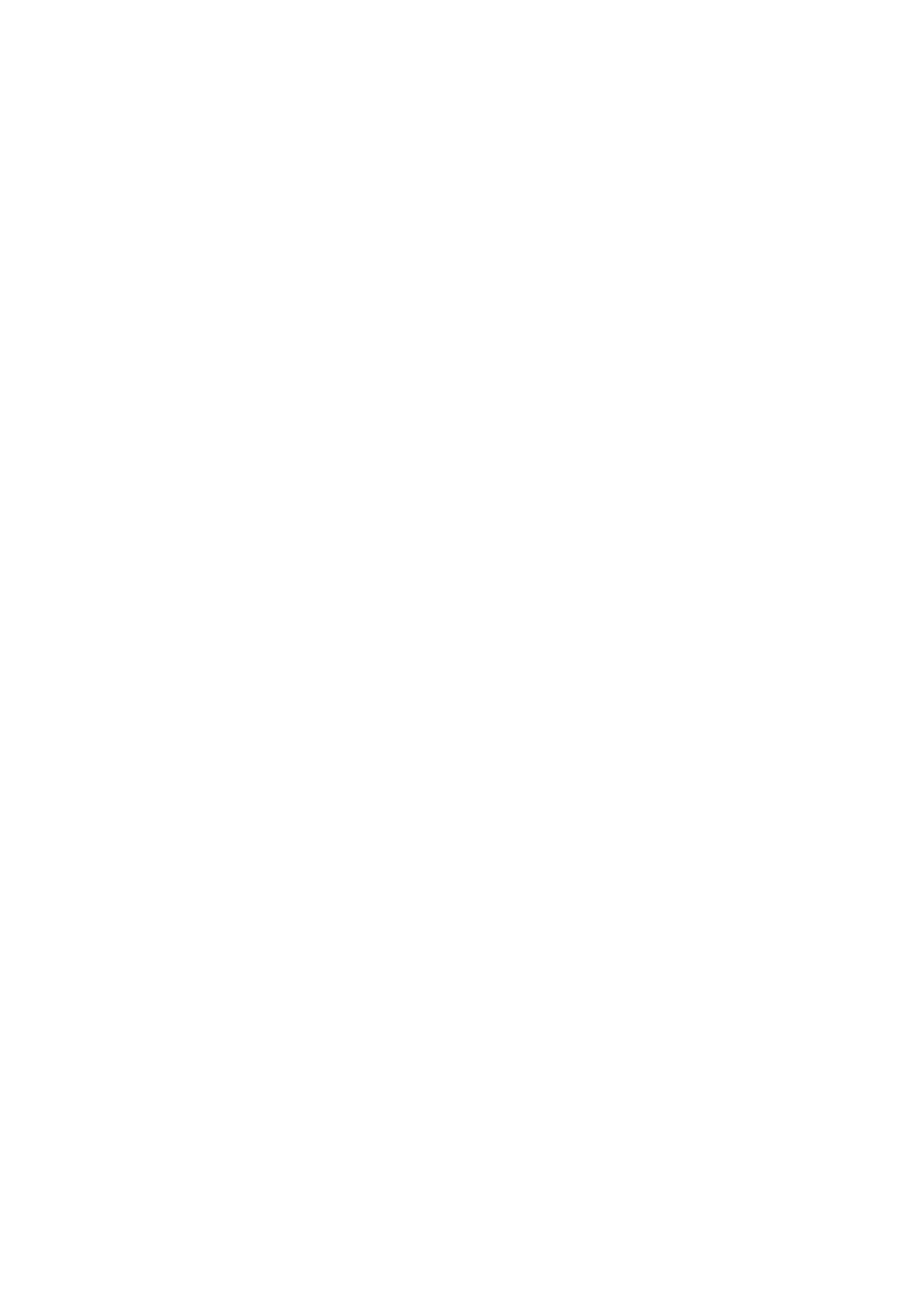### **ESTANCIAS EN OTROS CENTROS DE INVESTIGACIÓN**

#### **(estancias continuadas superiores a TRES meses)**

Clave D=doctorado, P=postdoctoral. Y= invitado, C=contratado, O=otras (especificar)

*CENTRO:* Group of Pharmaceutical Physical Chemistry. Department of Pharmacy.

----------------------------------------------------------------------------------------------------------

**Uppsala Universitet**. Biomedical Center.

Supervisor: Prof. Martin Malmsten, Head of Department.

*LOCALIDAD:* Uppsala

*PAIS:* **Sweden**

*AÑO:* 2012

*DURACIÓN:* **4 meses** (Del 30 de Marzo al 31 de Julio de 2012).

*TEMA*: Influence of the surface chemistry of a biomaterial for bone tissue regeneration, in its biocompatibility. Study by Ellipsometry.

*CLAVE:* D

*RESULTADOS:* los resultados obtenidos durante la Estancia Predoctoral han dado lugar a la Publicación Científica que se detalla a continuación, siendo también Portada Principal de la Revista:

*AUTORES (p.o. de firma):* **M. Cicuéndez**, M. Malmsten, J.C. Doadrio, Mª T. Portolés, I. Izquierdo-Barba, M. Vallet-Regí.

*TITULO:* Tailoring hierarchical meso-macroporous 3D scaffolds: from nano to macro *REF. REVISTA: Journal of Materials Chemistry B* **2014**, 2, 49-58.

*ÍNDICE DE IMPACTO:* IF: 6.101 (JCR 2012; Journal of Materials Chemistry was published between 1991 and 2012. From issue 1, 2013, it was replaced by three new journals: Journal of Materials Chemistry A, B and C)

*ÁREA O CATEGORÍA DEL JCR: Materials science multidisciplinary*: 20/241. Cites 2. *Front Cover*: Volume 2/ Number 1/ 7 January 2014/ Pages 1-140.

----------------------------------------------------------------------------------------------------------

ESTANCIA: Estancia Predoctoral en Centro de Investigación en el Extranjero.

ENTIDAD ORGANIZADORA: Group of Dermatology and Venereology, Medicine Faculty. Department of Clinical Sciences. Biomedical Center. Lund University. Sweden.

DURACIÓN DESDE: June 27, 2012. HASTA: June 29, 2012.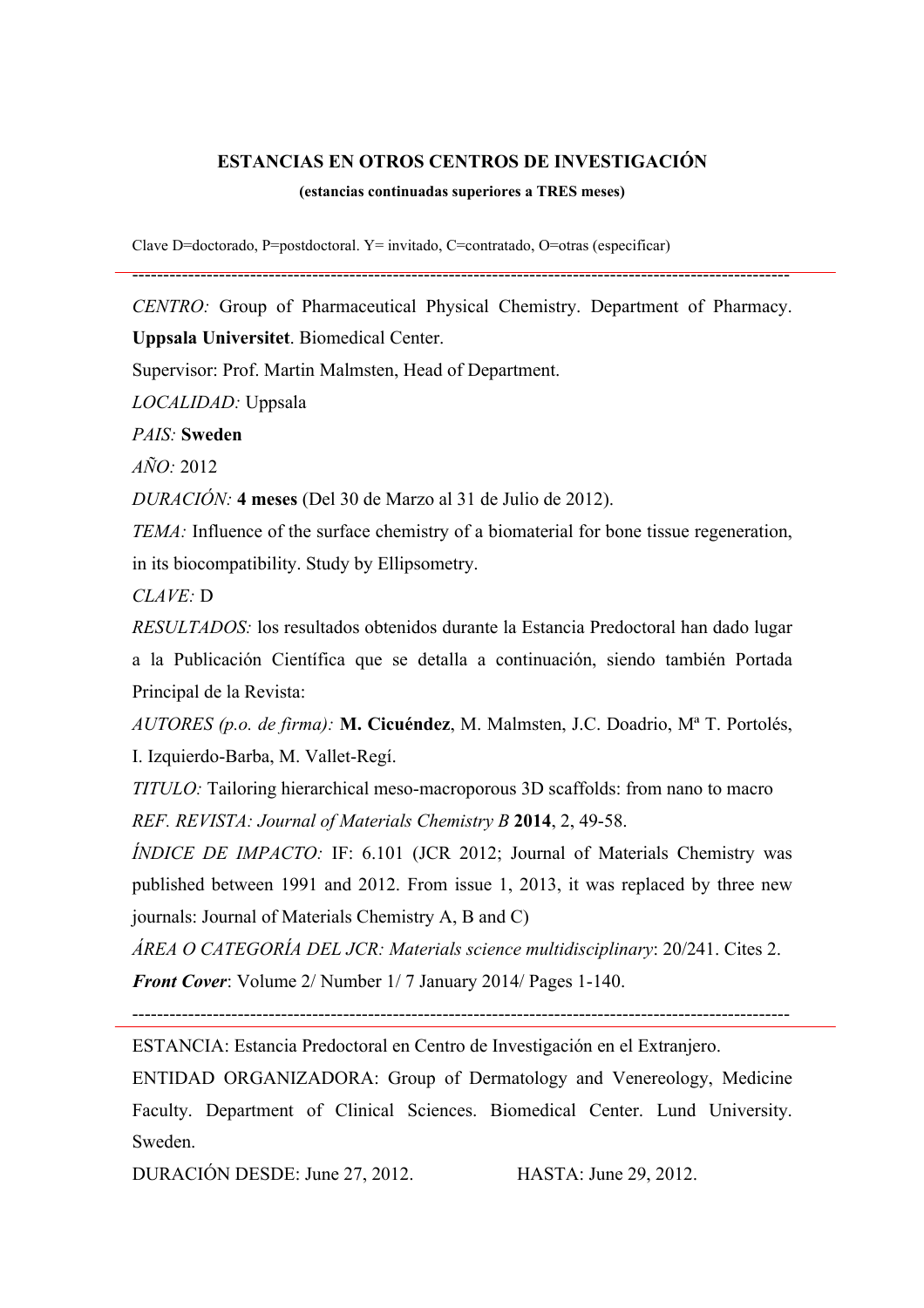## NÚMERO DE HORAS: Jornada diaria a tiempo completo (8 horas/día).

## **OTROS MERITOS O ACLARACIONES QUE SE DESEE HACER CONSTAR**

**(Participación en proyectos, contratos, docencia impartida, cursos realizados, etc)** 

----------------------------------------------------------------------------------------------------------

## **PARTICIPACION EN PROYECTOS DE INVESTIGACION FINANCIADOS**

----------------------------------------------------------------------------------------------------------

TITULO DEL PROYECTO: BIOMAT. Biomateriales de Tercera Generación y Biomateriales Inteligentes. **S-0505/MAT/000324**.

ENTIDAD FINANCIADORA: Consejería de Educación de la Comunidad Autónoma de Madrid (CAM).

DURACION DESDE: 01/01/2006 HASTA: 31/12/2009

INVESTIGADOR PRINCIPAL: María Vallet Regí.

----------------------------------------------------------------------------------------------------------

TITULO DEL PROYECTO: Biocerámicas Funcionales de Tercera Generación y/o Inteligentes. **MAT2008-00736**.

ENTIDAD FINANCIADORA: Ministerio de Ciencia e Innovación (MICINN)

DURACION DESDE: 2009 HASTA: 2014

INVESTIGADOR PRINCIPAL: María Vallet Regí.

----------------------------------------------------------------------------------------------------------

TITULO DEL PROYECTO: BITI. Biocerámicas para Ingeniería Tisular. **S2009/MAT-1472**.

ENTIDAD FINANCIADORA: Comunidad Autónoma de Madrid (CAM).

DURACION DESDE: 01/01/2010 HASTA: 31/12/2013

INVESTIGADOR PRINCIPAL: María Vallet Regí.

TITULO DEL PROYECTO/ ENTIDAD FINANCIADORA: Programa de Grupos de Investigación UCM integrados en el Programa de Actividades de I+D entre Grupos de Investigación de la Comunidad de Madrid, en el Programa de Creación y Consolidación de Grupos de Investigación UCM-CAM, y en el Programa de Creación y Consolidación de Grupos de Investigación UCM-SANTANDER.

----------------------------------------------------------------------------------------------------------

**Convocatoria 2008 (GR58/08)**. **Ref. 910576-549.** DURACIÓN DESDE: 01/01/2009 HASTA: 31/12/2010. **Convocatoria 2010 (GR35/10-A). Ref. 910576.**

DURACIÓN DESDE 01/01/2011 HASTA: 31/12/2011.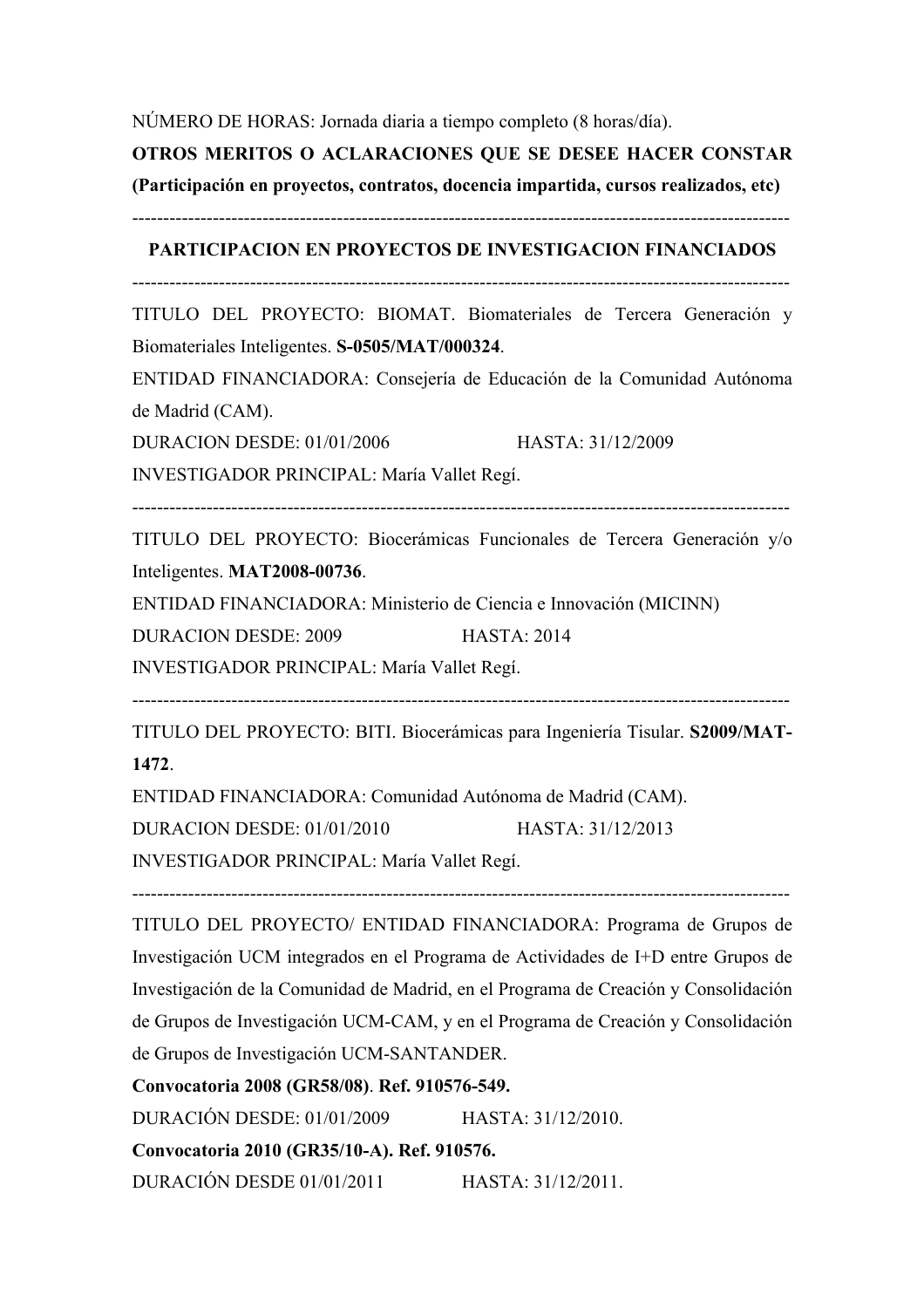INVESTIGADOR PRINCIPAL: María Vallet Regí.

TITULO DEL PROYECTO: Proyecto **SCAFFTIDE**: 3D scaffolds and implants functionalized and reinforced with recombinant protein polymers for regenerative medicine. Proyecto Intramural Grupo de Investigación Biomateriales Inteligentes de la UCM (GIBI-UCM)-CIBER.

ENTIDAD FINANCIADORA: Centro de Investigación Biomédica en Red (CIBER), Consorcio Público promovido y financiado por el Instituto de Salud Carlos III.

DURACION DESDE: 2010 HASTA: 2013

INVESTIGADOR PRINCIPAL: María Vallet Regí.

----------------------------------------------------------------------------------------------------------

TITULO DEL PROYECTO: Biocerámicas de sílice mesoporosa con propiedades estímulo-respuesta para el tratamiento secuencial de patologías del tejido óseo. **MAT2012-35556**.

----------------------------------------------------------------------------------------------------------

ENTIDAD FINANCIADORA: Ministerio de Economía y Competitividad. DURACION DESDE: 01/01/2013 HASTA: 31/12/2015 INVESTIGADOR PRINCIPAL: María Vallet Regí.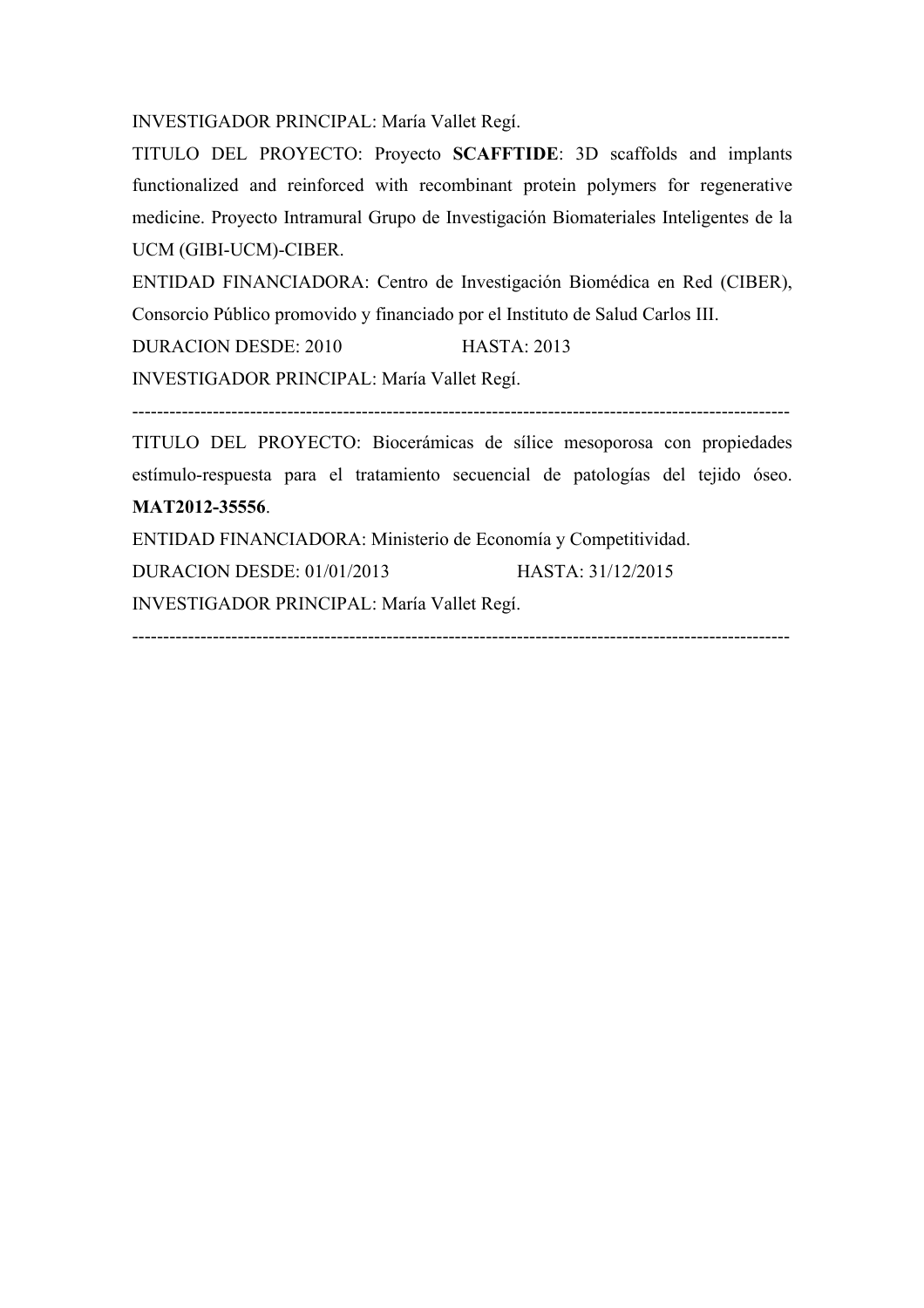# **PARTICIPACION EN CONTRATOS DE INVESTIGACION DE ESPECIAL RELEVANCIA CON EMPRESAS Y/O ADMINISTRACIONES**

---------------------------------------------------------------------------------------------------------- TITULO DEL CONTRATO: Red de Excelencia CIBER EMPRESA/ADMINISTRACIÓN FINANCIADORA: Centro de Investigación Biomédica en Red. Bioingeniería, Biomateriales y Nanomedicina (CIBER-BBN), Consorcio Público promovido y financiado por el Instituto de Salud Carlos III. DURACIÓN DESDE: 01/10/2008 HASTA: 30/10/2013 INVESTIGADOR RESPONSABLE: María Vallet Regí ---------------------------------------------------------------------------------------------------------- TITULO DEL CONTRATO: Red de Excelencia de la Comunidad de Madrid a través de los Proyectos de Investigación **S-0505/MAT/000324** y **S2009/MAT-1472**. EMPRESA/ADMINISTRACIÓN FINANCIADORA: Comunidad de Madrid. DURACIÓN DESDE: 01/01/2006 HASTA: 30/12/2013

 $-$ 

INVESTIGADOR RESPONSABLE: María Vallet Regí